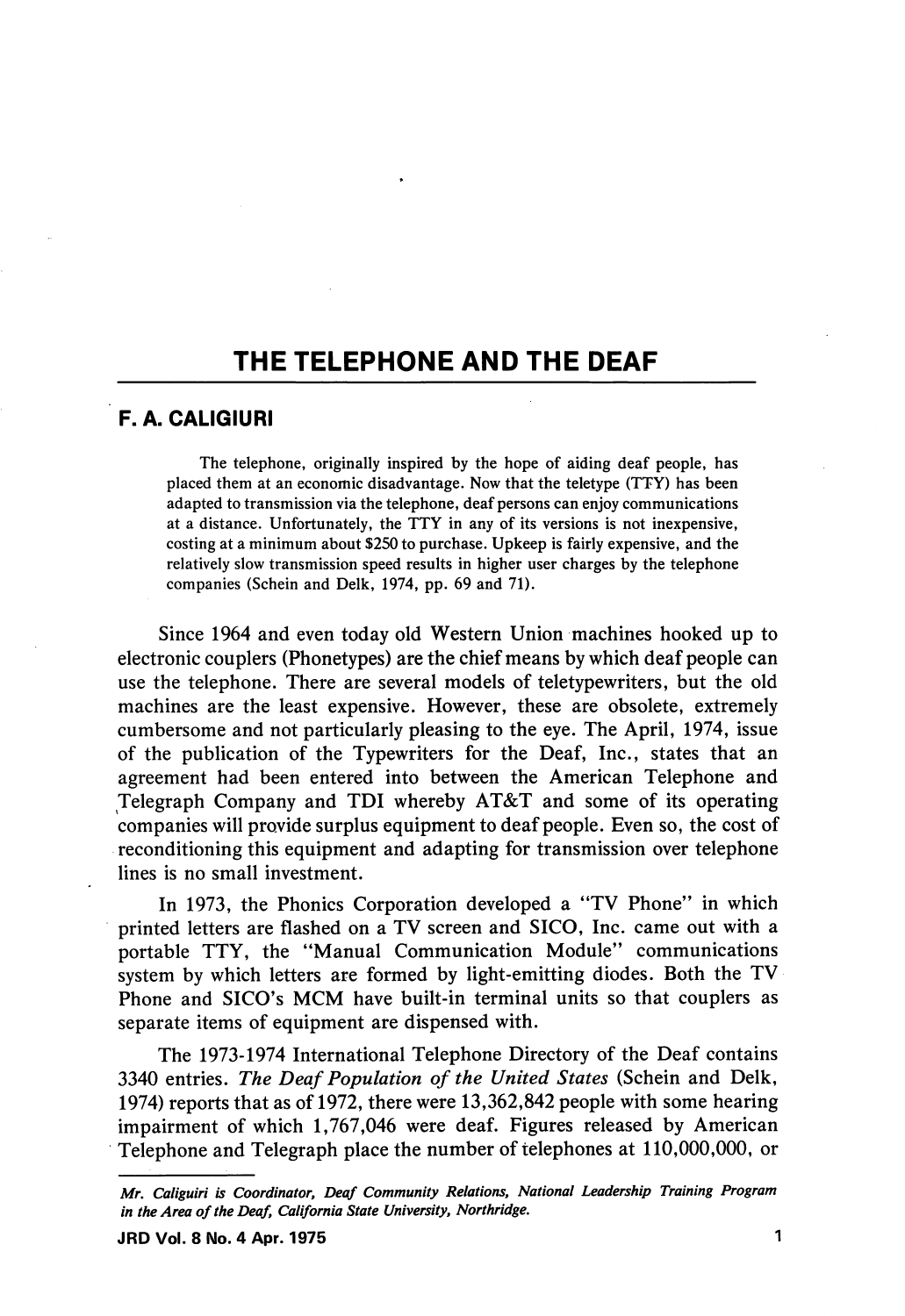one telephone for every two persons in the United States. Simple arithmetic shows that there is only one TTY to every 530 deaf persons, or one TTY to every 4000 with a hearing impairment. There are no figures to indicate how many of these people subscribe to telephone service, but from the number of TTY's in service, it would seem that not many deaf people have or use telephones. Until more devices are made available, deaf persons will continue to be penalized by the inaccessibility of telecommunications. A person who is either deaf or for whom amplification equipment is of little or no value cannot pick up the phone and make a purchase at a department store. He or she cannot contact the police in an emergency. In fact, deaf people are deprived of all the services available to hearing people and which they take for granted.

If one were to include among potential TTY users a conservative estimate of four hearing relatives to each deaf individual, then there would be one TTY to every 16,000 persons, and finally, one TTY to every 32,000 telephones in the United States. One can deduce from the above figures that inability to use the telephone on the same basis as the hearing has indeed hampered deaf people to a great extent in their quest for equal status in the social and economic structures of our culture.

Recently the Pacific Telephone Company established a bilingual phone service for Spanish-speaking Californians. The cost of the project was placed at \$500,000 and the company expects this cost to be offset by the increased use of phone service by Spanish-speaking people.

It appears that the time has come for American Telephone and Telegraph Company, through one or more of its regional companies, to explore the feasibility of subsidizing the manufacture of compact communication equipment and distributing it to users in the same manner that the telephone is subscribed for. Deaf persons and their relatives and friends, schools, service agencies, the medical and dental professions, hospitals, business establishments, banks, department and community stores, retail outlets, theaters and restaurants — all will want to be on the receiving end of communication with deaf people. On the educational side, the introduction of the telephone and its usage to young deaf school children may contribute to the rapid development of reading and language skills. Deaf people themselves will be able to utilize the service of "hot lines," contact the police and fire departments, take advantage of answering and news services — in fact, opt for practically the whole gamut of services associated with the telephone.

As with the service for Spanish-speaking people, the tremendous increase in the use of phone service by deaf and severely deafened people would more than offset the cost of the equipment.

To the deaf person, the telephone is a constant reminder of his handicap and of his dependence on others for its use. It also stands as an invisible barrier to his vocational advancement, for he has found from sad experience that in employment he is often considered for promotion only to positions